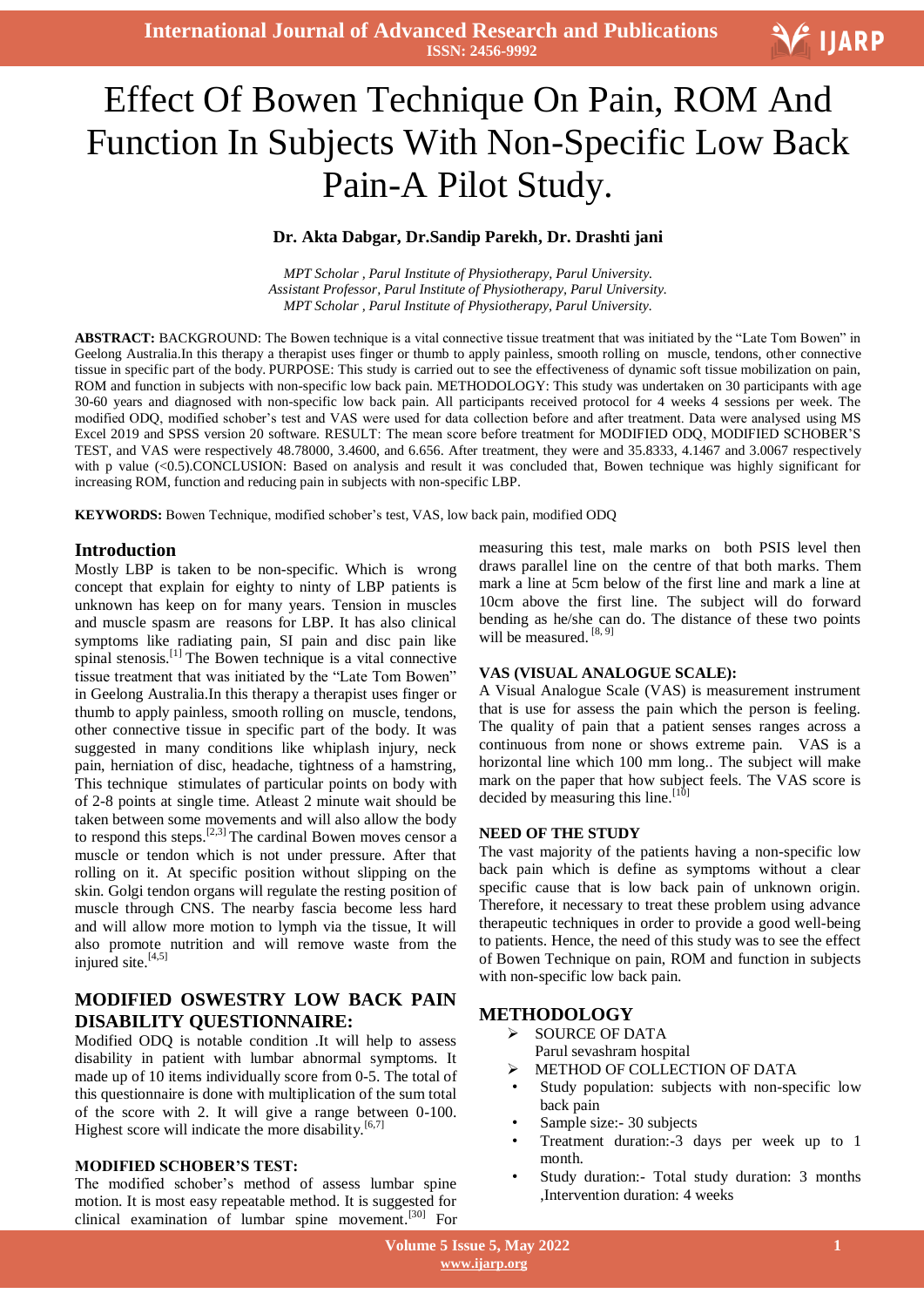

# **CRITERIA FOR SELECTION**

- 1) INCLUSION CRITERIA:
- Age 30-60 years.
- Subjects who agree to give written informed consent.
- Participant having a non-specific low back pain.
- Participants of both male and female will be included
- 2) EXCLUSION CRITERIA:
- Back pain with trauma.
- Any neurological symptoms involving prolapsed intervertebral disc, Radiculopathy
- Any systemic disease like RA, Ankylosing spondylitis etc.
- History of recent abdominal, back surgeries.
- History of the fracture in spine.
- pregnancy
- $\triangleright$  Material use:
	- Consent form
	- Assessment form
	- Pencil/pen
	- Chair/plinth
	- Measure tape

# **OUTCOME MEASURES:**

- Modified Oswestry low back pain disability questionnaire
- Modified schober"s test
- VAS ( visual analogue scale)

# **ETHICAL CLEARANCE:**

 $\triangleright$  In the act of research consists of human subjects, ethical clearance was acquired from ethical committee of Paul University Institutional Ethical Committee for human research (PU-IESHR).

# **PROCEDURE**

- Subjects were taken from parul sevashram hospital. The age of the contestants ranged between 30-60.
- Participants who were fulfilling the inclusionexclusion criteria were selected and assessed before starting the intervention. A written and consent about enrolment in the study and maintaining adequate privacy and confidentially was taken from all participants involved in the study.
- All participants were subjected to a standardized interview including details regarding the event. A clinical history and a complete physical and functional physiotherapy examination were taken in each participant.
- After the contestant agreed to join in the study, he/she was asked to sign the informed consent. Before starting the intervention pre data was taken. The Bowen Technique group were evaluated in terms of the evaluation pain, physical function and lumbar ROM. The training period was 4 week at the frequency of 4 working session per week.
- At the end of 4 week 3 participants were drop out. The reason for the drop out is all participants refuses to give follow up.
- • Outcome measures were re-evaluated at the end of 4 week then pre and post scores were compared. All used measures were valid and shown to have acceptable reliability.
- Scores was assessed by statistical method.

## **BOWEN TECHNIQUE**

- Initial position: Patients assume the full prone lying position on a plinth.
- Therapist Place the thumb on the affected side muscle.
- Hook the thumb on the lateral edge of the muscle to form pressure against the muscle.
- Than Generate a minor pause.
- The muscle will pluck-respond in particular way, when thumb in flatten in inner direction.
- Therapist hands are place with an inch of space between the thumbs and fingers so that the hands can play the muscles simultaneously.
- Treatment time  $-15$  min alternate day (4 sessions)



*Fig 1: Bowen technique*

## STATISTICAL ANALYSIS

• Data were evaluated by MS excel 2007 and SPSS version 20 software. Paired-t test were used to analyse the data. For pre and post comparison of within group, paired t test was used and 'p' value for the analysed data was <0.05.

RESULT: *TABLE 1: PRE-POST COMPARISON OF MODIFIED ODQ* 

| <i>VALUE</i> |             |          |                |    |                |  |  |  |
|--------------|-------------|----------|----------------|----|----------------|--|--|--|
|              | <b>MEAN</b> | $\pm SD$ | <b>T-VALUE</b> | DF | <b>P-VALUE</b> |  |  |  |
| <b>PRE</b>   | 48.78000    | 18.99256 | 7.991          | 26 | 0.000          |  |  |  |
| <b>POST</b>  | 35.8333     | 14.6407  |                |    |                |  |  |  |

## *GRAPH 1: PRE-POST COMPARISON OF MODIFIED ODQ VALUE*

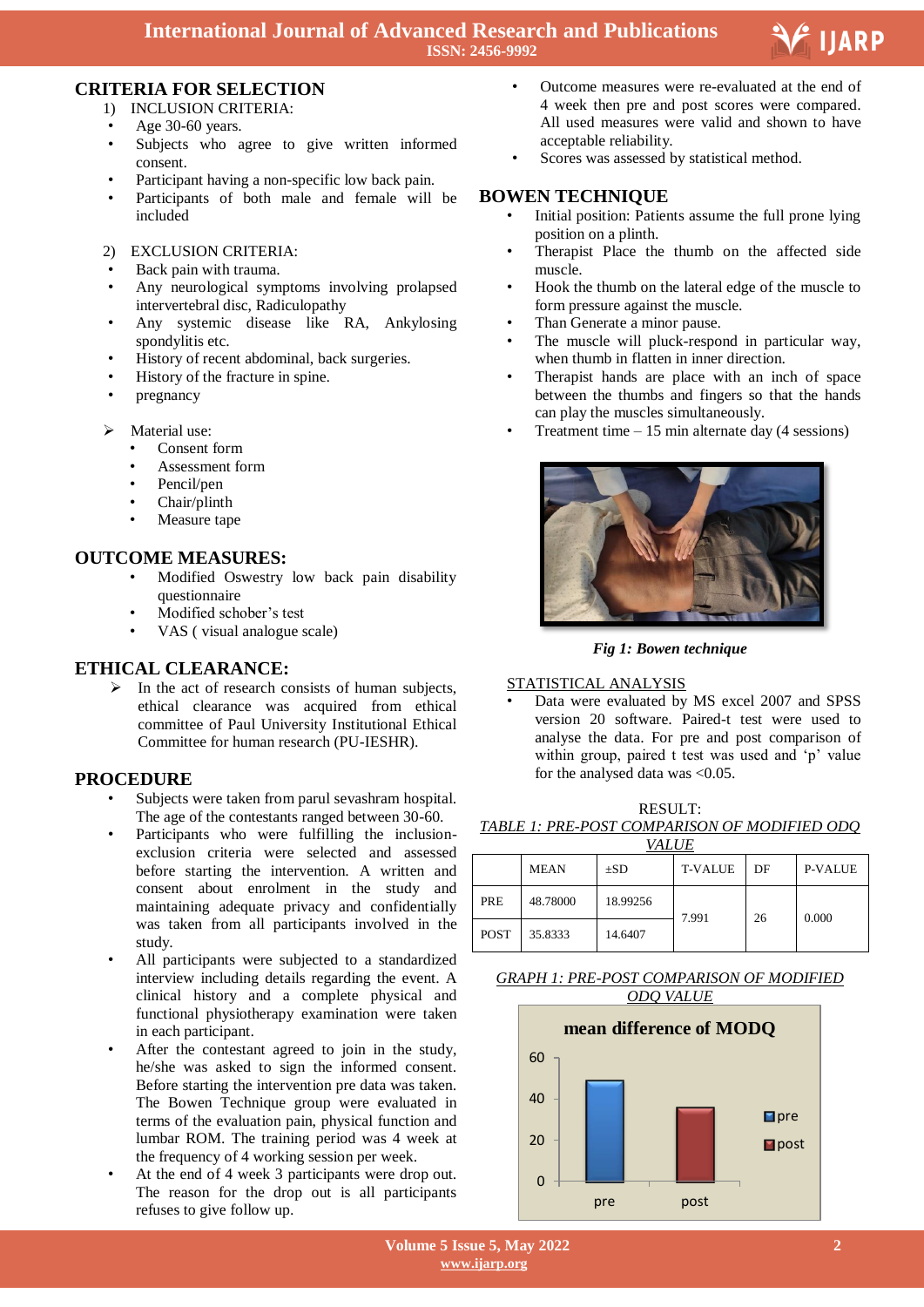

#### *TABLE 2: PRE-POST COMPARISON OF MODIFIED SCHOBER'S TEST VALUE*

|             | <b>MEAN</b> | $\pm$ SD | <b>T-VALUE</b> | DF | <b>P-VALUE</b> |
|-------------|-------------|----------|----------------|----|----------------|
| PRE         | 3.4600      | 1.15627  | 4.969          | 26 | 0.000          |
| <b>POST</b> | 4.1467      | 1.14943  |                |    |                |

#### GRAPH 2: PRE-POST COMPARISON OF MODIFIED SCHOBER"S TEST VALUE



## *TABLE 3:PRE-POST COMPARISON OF VAS VALUE*

|             | <b>MEAN</b> | $\pm SD$ | <b>T-VALUE</b> | DF | <b>P-VALUE</b> |
|-------------|-------------|----------|----------------|----|----------------|
| PRE         | 6.656       | 1.164    | 12.369         | 26 | 0.000          |
| <b>POST</b> | 3.0067      | 1.144    |                |    |                |

## GRAPH 3:PRE-POST COMPARISON OF VAS



# **Discussion**

The current study is a randomized controlled study. Its aimed to see the effect of Bowen techniqueon pain, ROM and function in patient with NSLBP. The result of the current study showing that, Bowen technique is more effective in function, improving ROM and decreasing pain after 4 weeks of intervention in subject with NSLBP. Ewellina Kopczynska, Roksana malak, Anna kostiukow, Wlodzimierz samborski showed that Bowen therapy improve health condition and reduced low back pain. Other study shown by dr. vijay kage the Bowen technique reduced the pain intensity (VAS), increasing mobility and function. Bowen

 therapy being effective in pain because it is a holistic approach, it causes relaxation and patient falls asleep. The Bowen moves stimulate proprioceptors in muscles and tissues that instigate brain response to normalise resting rate of tissue which lead to increased blood and fluid movements, decreases pain and boosts tissue repair, it also enhances motor firing that causes softening of muscle and improves range of motion. Discussing about function was measured with the help of modified ODQ is shown in table 1 and graphically represented through graph 1, where the mean value post intervention reduces to 35.8333 from 48.78000. Discussing about modified schober"s test was measured with the help of measure tape is shown in table 2 and graphically represented through graph 2, where the mean value post intervention improves to 4.1467 from 3.4600. Discussing about pain was measured with the help of VAS is shown in table-3 and graphically represented through graph-3, where the mean value post intervention reduces to 3.0067 from 6.656. So now considering the hypothesis part, here as Bowen Technique showed significant improvement, the alternative hypothesis made gets accepted each and null hypothesis made here are rejected post intervention as both the groups have showed significant results by increasing in function and ROM and reducing pain.

# **CONCLUSION**

The current study was aimed to check the effect of Bowen Technique on pain, ROM and function in subjects with NSLBP. Based on analysis and result it was concluded that, Bowen technique was highly significant for increasing ROM, function and reducing pain in subjects with non-specific LBP.

## **LIMITATIONS**

- The sample size of the study was small.
- The intervention duration of the study was small.
- There was no follow up taken after the treatment of 4 weeks to assess the pain, ROM and function for beneficial effect of DSTM.

## **FUTURE RECOMMENDATIONS**

- The study can be performed by recruiting more participants for better results.
- A multi centric study can be conducted by including participants from different geographical locations.
- A large duration study can be recommended along with follow-up sessions after a month of cessation of post intervention to check out the long-lasting benefits of DSTM.

# **REFERENCES**

- [1]. Maher C,underwood M, Buchbinder R. non-specific low back pain. The lancet.2017 feb 18;389(10070):736-47.
- [2]. Carter B. client"s experiences of frozen shoulder and it"s treatment with Bowen technique. Complementary therapies in nursing and midwifery. 2002 nov 1;8(4):204-10.
- [3]. Bimal Kumar J. Effect of Bowen Technique Versus Muscle Energy Technique on Asymptomatic Subjects with Hamstring tightness (Doctoral